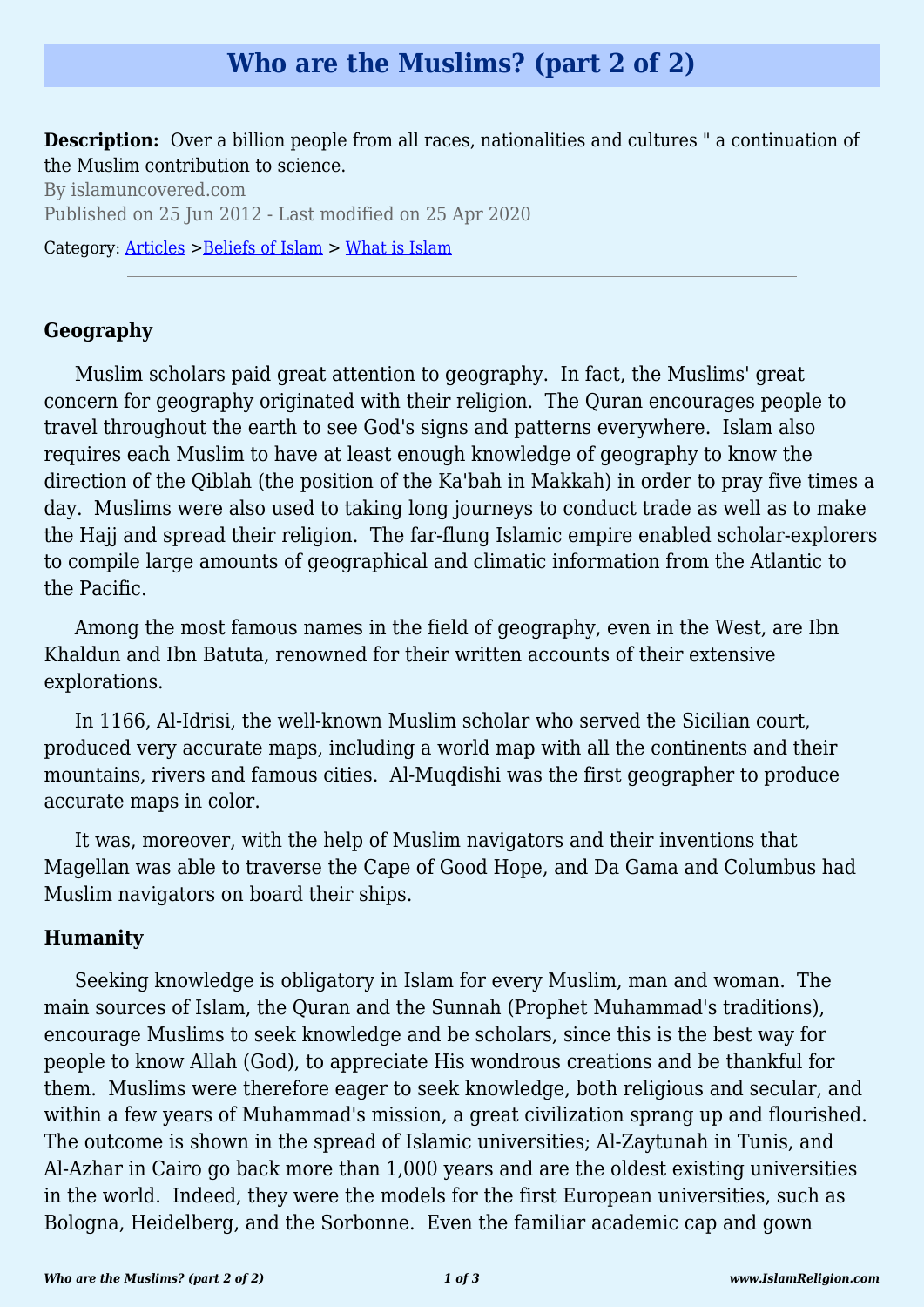originated at Al-Azhar University.

Muslims made great advances in many different fields, such as geography, physics, chemistry, mathematics, medicine, pharmacology, architecture, linguistics and astronomy. Algebra and the Arabic numerals were introduced to the world by Muslim scholars. The astrolabe, the quadrant, and other navigational devices and maps were developed by Muslim scholars and played an important role in world progress, most notably in Europe's age of exploration.

Muslim scholars studied the ancient civilizations from Greece and Rome to China and India. The works of Aristotle, Ptolemy, Euclid and others were translated into Arabic. Muslim scholars and scientists then added their own creative ideas, discoveries and inventions, and finally transmitted this new knowledge to Europe, leading directly to the Renaissance. Many scientific and medical treatises, having been translated into Latin, were standard text and reference books as late as the 17th and 18th centuries.

## **Mathematics**

It is interesting to note that Islam so strongly urges mankind to study and explore the universe. For example, the Holy Quran states:

## **"We (Allah) will show you (mankind) Our signs/patterns in the horizons/universe and in yourselves until you are convinced that the revelation is the truth." (Quran 41:53)**

This invitation to explore and search made Muslims interested in astronomy, mathematics, chemistry, and the other sciences, and they had a very clear and firm understanding of the correspondences among geometry, mathematics, and astronomy.

The Muslims invented the symbol for zero (The word "cipher" comes from Arabic sifr), and they organized the numbers into the decimal system - base 10. Additionally, they invented the symbol to express an unkown quantity, i.e. variables like x.

The first great Muslim mathematician, Al-Khawarizmi, invented the subject of algebra (al-Jabr), which was further developed by others, most notably Umar Khayyam. Al-Khawarizmi's work, in Latin translation, brought the Arabic numerals along with the mathematics to Europe, through Spain. The word "algorithm" is derived from his name.

Muslim mathematicians excelled also in geometry, as can be seen in their graphic arts, and it was the great Al-Biruni (who excelled also in the fields of natural history, even geology and mineralogy) who established trigonometry as a distinct branch of mathematics. Other Muslim mathematicians made significant progress in number theory.

## **Medicine**

In Islam, the human body is a source of appreciation, as it is created by Almighty Allah (God). How it functions, how to keep it clean and safe, how to prevent diseases from attacking it or cure those diseases, have been important issues for Muslims.